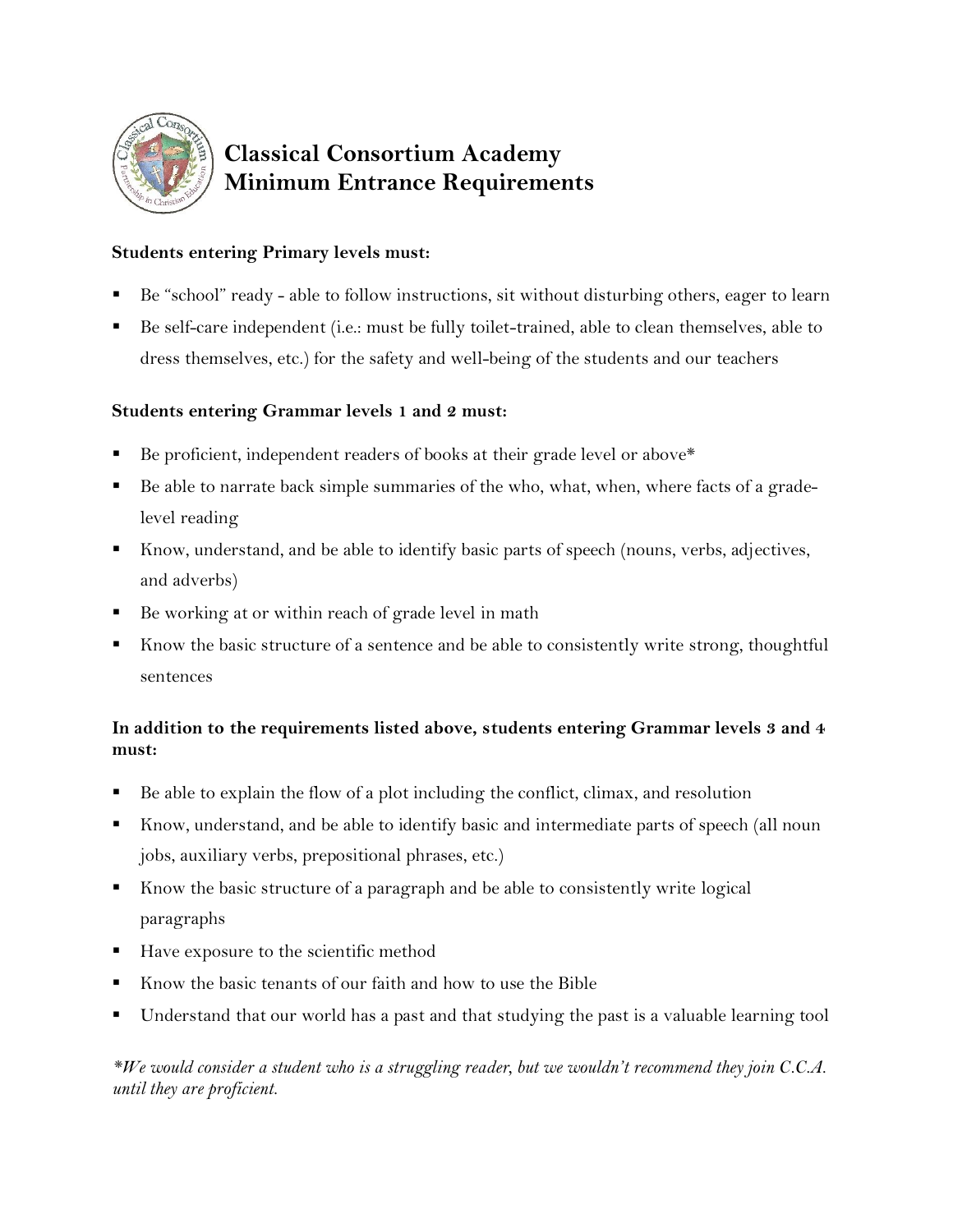#### **In addition to the requirements listed above, students entering Logic levels 1 and 2 must:**

*Because of the unique cumulative aspects of classical education, it can be difficult for a student to enter at the Logic and Rhetoric level. While it is not impossible, applicants must realize that it may require extra work to keep pace with students who have been in the program for a number of years.* 

*A student's prior academic experience is an important determinant in deciding whether C.C.A. is a good fit. It is important for students and their families to have convictions that are similar to our own, and prior academic achievements can be reflective of the student's priorities.* 

- Be a proficient, independent reader at or above seventh-grade level
- Be able to discuss the elements of plot, character, themes, and settings in a work of fiction
- Know, understand, and be able to identify basic and intermediate parts of speech (noun uses, main and auxiliary verbs, etc.)
- Know the basic structure of a sentence and be able to consistently write strong, logical, thoughtful sentences
- Know the basic structure of a paragraph and be able to consistently write logical papers with multiple paragraphs
- Be able to successfully construct logical five paragraph essays or reports with proper source citation
- Be able to take notes from reading and lectures
- Know and understand how to apply the scientific method
- Have an understanding of the basic tenets of the Christian faith
- Have an understanding of the Bible including the chronological history, stories, and themes found therein
- Demonstrate an application of Christian principles to life and exercise of personal choices
- Understand that the past is an unfolding record of God's redemptive work and that all of history has meaning and is a valuable tool for learning both what should be imitated and what should be avoided
- Have studied most, if not all, periods of history once
- Be working at or within reach of grade level in math with average grades above 75%